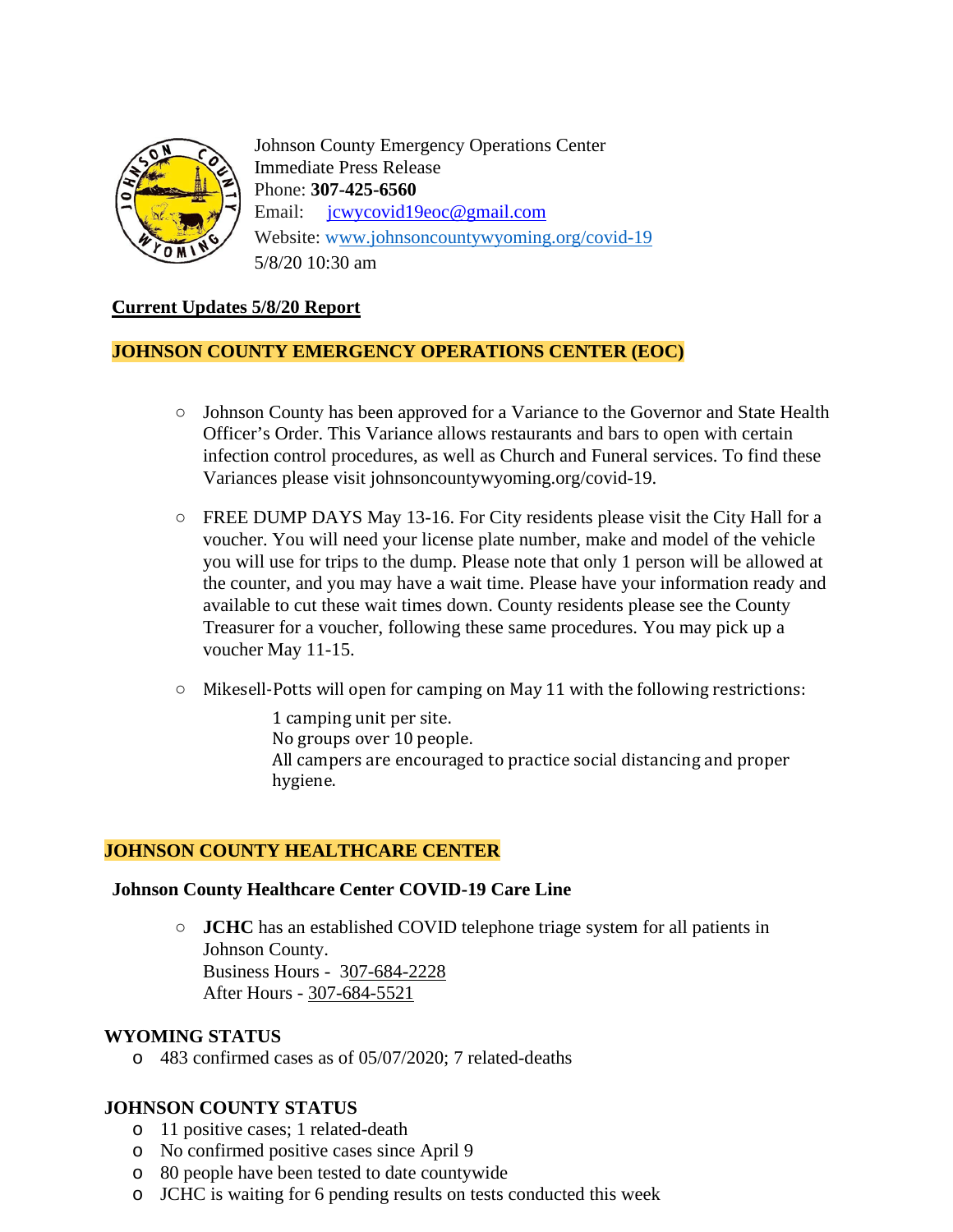o JCHC has approximately 235 testing kits on hand

## **JCHC REOPENING STATUS**

- o JCHC's reopening plan adheres to state and federal that are driven by county epidemiological criteria and performance data.
- o Essentially all services are available again, including all types of primary care visits, elective surgeries and elective diagnostic imaging (e.g. mammograms). JCHC is excited to offer our new 3D mammography technology to patients!
- o All patients/visitors continue to undergo screening for COVID symptoms via phone and at the two main JCHC entrances.
- o Cardiac rehabilitation services will delay opening due to the high-risk nature of those patients.
- o Specialty visits Audiology and Orthotist/Prosthesis services are available again at JCHC. Orthopedics, Urology, cardiology and others will be available again soon.
- o JCHC's COVID Evaluation Clinic will remain intact and available for the foreseeable future.

# **REMINDERS FROM JCHC**

- o All infection prevention measures previously instituted at JCHC remain in place, including our universal masking policy for all who enter our facilities.
- o We request people bring a face covering with them to JCHC because we have limited supply at our doors for those without face coverings.
- o Amie Holt Care Center will remain locked down for visitation, but new residents may be admitted on a case-by-case basis if they meet strict criteria and test negative for COVID.
- o The Family Medicine Clinic will continue to offer telehealth visits for basic primary care needs.
- o Entrances to all JCHC facilities will remain limited and controlled and all visitors and employees will continue to undergo screening for COVID symptoms.
- o Non-essential travel for JCHC employees will resume 05/08/2020 in line with Governor Gordon's directive, although employees are cautioned to remain vigilant and practice good infection prevention.
- o JCHC's COVID inpatient visitor policy remains intact. The policy allows two visitors over the age of 18 with inpatients.
- o High-risk individuals in our community should continue to shelter in place.
- o Regardless of gradually changing restrictions in our county, state and country, please continue to practice proper social distancing, masking and hand hygiene. It will make a difference now and in the future.

o

# **Prior Updates**

### **GOVERNOR'S OFFICE**

o **Governor Mark Gordon** held a press conference today in which he announced that the new Public Health Orders that will be continued on May 15 will loosen restrictions on restaurants, bars, and churches. Governor Mark Gordon also has signed a proclamation convening a special session of the Wyoming Legislature to help respond to the COVID-19 pandemic.